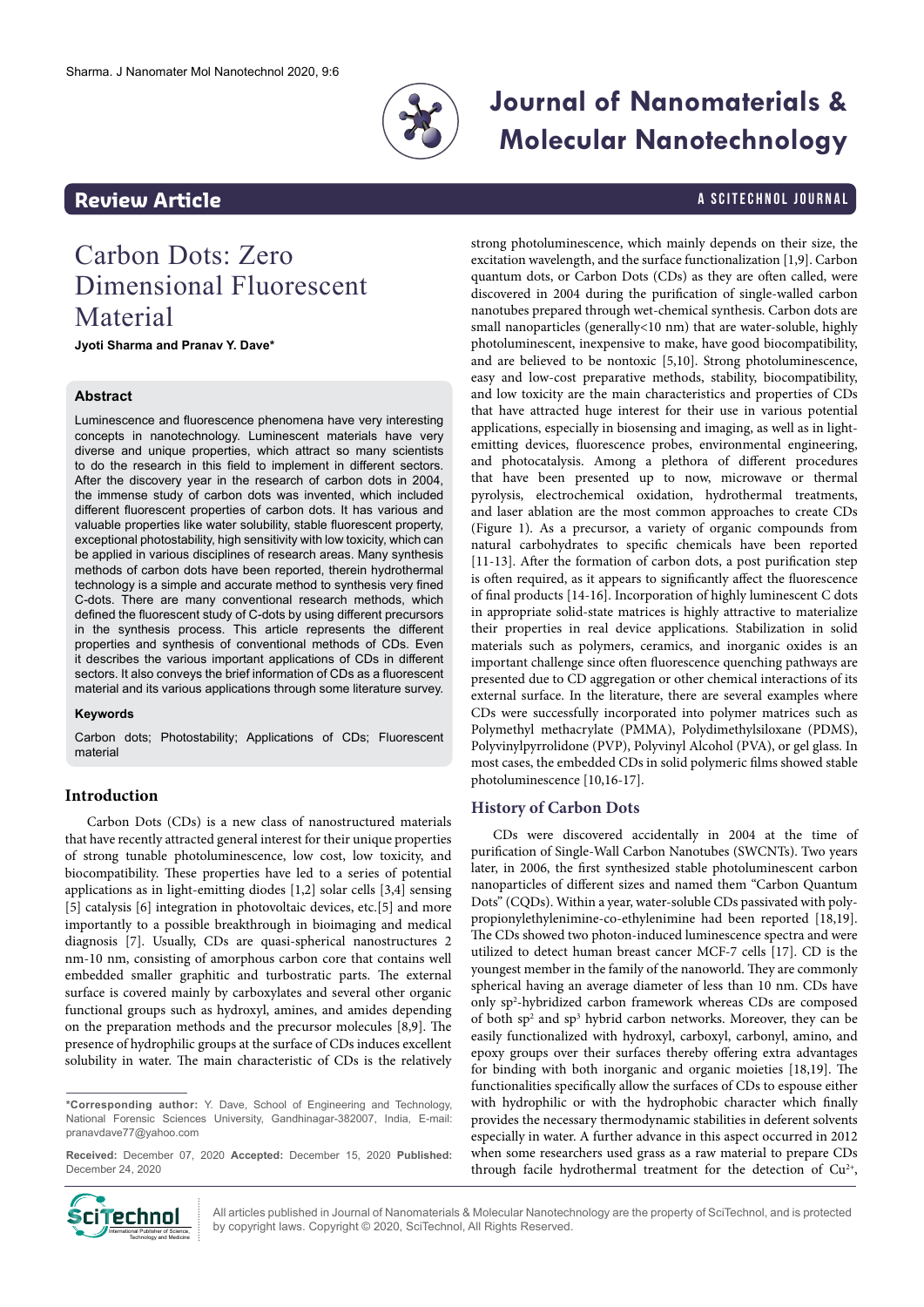which sets off a craze for the synthesis of CDs from natural substances [15]. Raw materials containing these elements enrich the materials for the preparation of CDs. Although element doping avoids the tedious modification process and could obtain CDs with excellent PL qualities and good performance. Unfortunately, the action mechanism of these doped hetero atoms is not fully and reasonably explained. Compared with other elements, the nitrogen source is easy to obtain and N-doping is an effective way with a relatively clear mechanism, to improve the properties of CDs [20]. Carbon dots, also known as carbon quantum dots or Graphene quantum dots, possess chemical structures and physical properties similar to those of Graphene oxide. CDs present several interesting and attractive chemical, biological, and physical properties. CDs can maintain their photoluminescence property after bonding with another material [21].

# **Different Methods to Synthesis CDs**

CDs can be synthesized by two general strategies: top-down and bottom-up methods (Figure 2). The former involves breaking down or cleaving larger carbon structures to smaller ones via chemical, electrochemical, or physical approaches. The top-down approach has other techniques to synthesis CDs like arc-discharge, laser ablation, electrochemical, oxidation, chemical oxidation, and ultrasonic synthesis. The bottom-up approach has microwave synthesis, thermal decomposition, hydrothermal treatment, template-based routes, and plasma treatment to fabricate CDs [22].



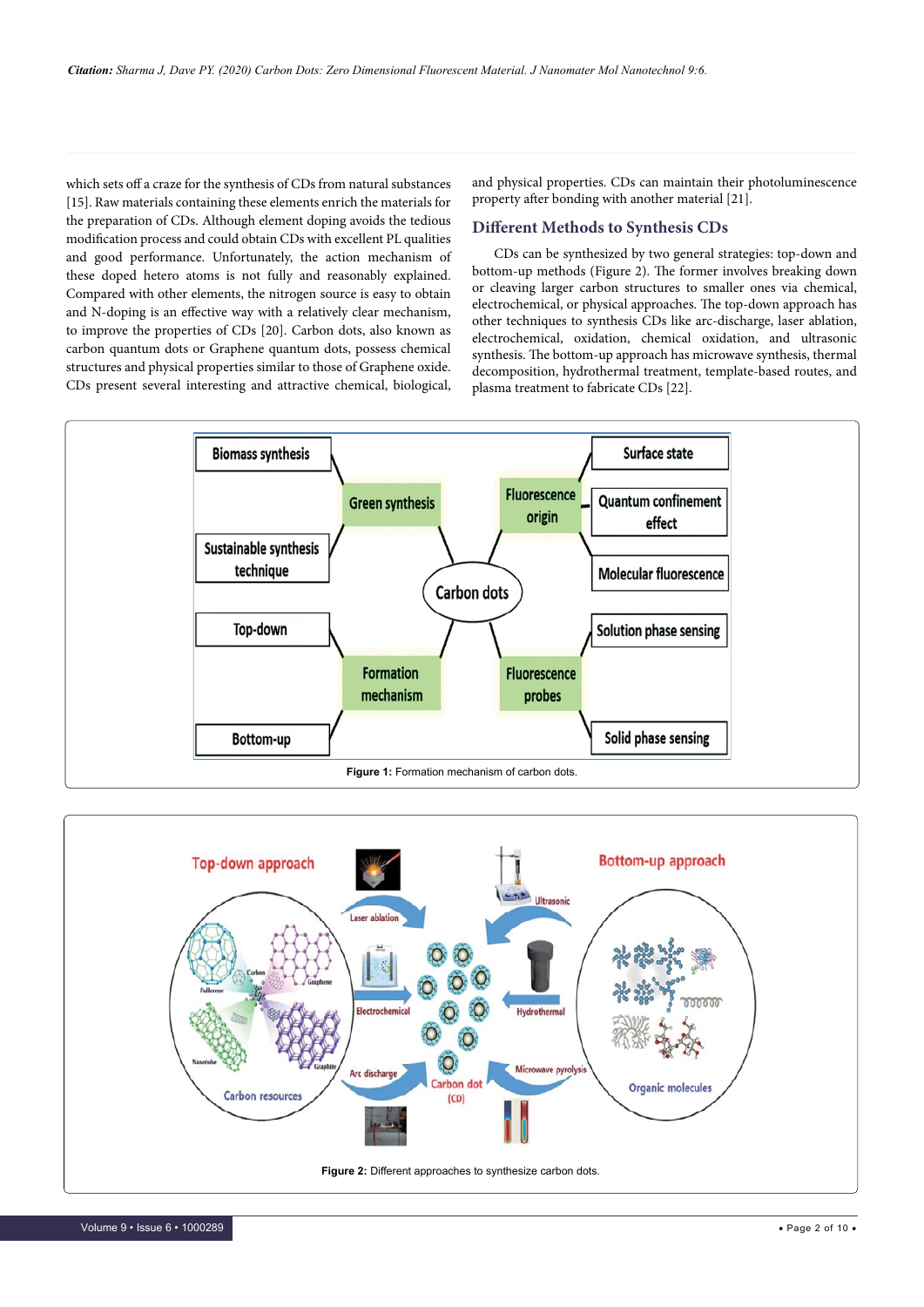### **Chemical ablation**

Strong oxidizing acids carbonize small organic molecules to carbonaceous materials, which can be further cut into small sheets by controlled oxidation. This method may suffer from harsh conditions and drastic processes. Some literature reported a simple route to prepare luminescent CDs in an aqueous solution by dehydrating carbohydrates with concentrated  $H_2SO_4$  followed by breaking the carbonaceous materials into individual CDs with  $HNO<sub>3</sub>$  and passivating with amine-terminated compounds (4,7,10-trioxa-1,13-tridecanediamine). The surface passivation was essential for the Photoluminescence (PL) of these CQDs [23-26]. The emission wavelength of these Carbon Quantum Dots (CQDs) can be tuned by differing the starting material and the duration of the nitric acid treatment. The multicolor emission capabilities and nontoxic nature of these CQDs enable them to be applied in life science research. Photoluminescent CQDs were synthesized in one-pot using Polyethylenimine (PEI), a cationic branched polyelectrolyte, as both a carbon source and passivating agent via  $\mathrm{HNO}_{\mathfrak{z}}$  oxidation. In contrast to the commonly reported pH-insensitive CQDs, the PL of these CQDs was highly pH-sensitive i.e. the PL intensity decreased with increasing pH from pH 2 to 12. In addition, the pH response of the PL behavior was reversible. This property endows them the potential to serve as proton sensors in monitoring cell metabolization processes with proton release. When incubated with HeLa cells, the CQDs could readily penetrate the cell membrane and exhibit low cytotoxicity and favorable biocompatibility, which is essential for HeLa cell imaging [22,27].

#### **Electrochemical carbonization**

Electrochemical soaking is a powerful method to prepare CQDs using various bulk carbon materials as precursors. However, there are only a few reports about electrochemically carbonizing small molecules to CQDs. Preparation of CQDs via the electro-chemical carbonization of low-molecular-weight alcohols is proposed. Two Pt sheets were used as the working and auxiliary electrode, and a calomel electrode mounted on a freely adjustable Luggin capillary was used as the reference electrode. The alcohols were transformed into CQDs electrochemical carbonization under basic conditions. The sizes and graphitization degrees of these CQDs increase with the increasing applied potential. The resultant CQDs with amorphous core exhibited excellent excitation-and size-dependent PL properties without complicated puri cation and passivation procedures. Note that the Quantum Yields (QYs) of these CQDs can reach 15.9%. CQDs can be prepared from divergently small molecular alcohols showing low toxicity to human cancer cells [27].

### **Laser ablation**

In early 2006, some of the literature concluded that the CDs via laser ablation of a carbon target in the presence of water vapor with argon as a carrier gas at 900°C and 75 kPa [28-30]. Reflux system with HNO<sub>3</sub> for 12 h and passivating the surface by attaching simple organic species such as PEG1500N (amine-terminated polyethylene glycol) and poly(propionylethyleneimine-co-ethyleneimine) (PPEI-EI), the acid-treated CDs gave bright luminescence emission. The synthesis of fluorescent CDs by laser irradiation of a suspension of carbon materials in an organic solvent by selecting organic solvents, the surface states of the CDs could be modified to achieve tunable light emission. Based on control experiments, the origin of the luminescence was attributed to the surface states related to the ligands on the surface of the CDs. A simple laser ablation approaches to prepare CDs using nanocarbon materials as the starting material and a simple solvent as the liquid media. In a typical procedure, 0.02 gm of nano-carbon material was dispersed in 50 mL of solvent (such as ethanol, acetone, or water). Ultra-sonication of 4 mL of the suspension was dropped into a glass cell for laser irradiation. Nd:YAG pulsed laser with a second harmonic wavelength of 532 nm was used to irradiate the suspension. In laser irradiation, the solution was centrifuged to obtain the supernatant containing the CDs [29].

## **Ultrasound-assisted method**

In 2011, Li and his co-workers treated the aldohexose in an acid or base environment and with success obtained PL CQDs with a diameter of 5 nm and QY of 7% [31]. This ultrasound-assisted methodology for CQDs synthesis employs the high energy of an inaudible wave to crack carbon materials into Nanoparticles (NPs) at the presence of acid, alkali, or oxidizer, which is taken into account as a replacement pathway of CQDs synthesis. The employment of high energy of inaudible wave avoids the advanced post-treatment method, thereby realizing the facile synthesis of CQDs with small size. Figure 3 has illustrated the ultrasound-assisted synthesis method and also the formation mechanism of CQDs with inexperienced luminescence from potato starch [32]. These ready CQDs acts as associate degree effective fluorescent sensing looked for sensitive and selective detection of  $Zn^{2+}$  in solution. The oxygen-rich teams on the surface of CQDs will be changed victimization different materials, which has further vital applications within the aspects of sensing and chemical action [33].

Huang has rumored associate degree ultrasound-assisted synthesis strategy of a thiol-terminated synthetic resin glycol (PEG-SH) functionalized fluorescent CQDs [34]. By scrutiny the morphology and performance of CQDs and PEG-SH-CQDs, it's incontestable that the introduction of hydrophilic PEG not solely improves its dispersibility in the liquid section however additionally endows the CQDs with wonderful biocompatibility, which has exceptional significance for the fabrication of CQDs with designable properties and functions. Lu et al. [35] synthesized blue fluorescent N-CQDs by unhearable treatment of monoamine neurotransmitter in dimethylformamide (DMF), which exhibited smart stability of mixture and light-weight in solution. Compared with the CQDs ready by Huang, albeit identical solvent (DMF) is employed within the synthesis method, the obtained sizes of the CQDs area unit different, which verifies the importance of the carbon supply employed in the preparation method. From the present analysis progress, the ultrasound-assisted technique has the characteristics of low requirements for instrumentation, straightforward operation, and time-saving however the QY of CQDs is sometimes low, which is tough to satisfy the wants of high fluorescent performance. Therefore, it's necessary to control the preparation method strictly [36].

### **Microwave irradiation**

Microwave irradiation of organic compounds is a rapid and lowcost method to and Diethylene Glycol (DEG) as the reaction media, green luminescent CQDs were obtained within one minute under microwave irradiation. These DEG-stabilized CQDs (DEG-CQDs) could be well-dispersed in water with a transparent appearance. With an increase in the excitation wavelength, the intensity of the PL first increased to a maximum (360 nm excitation) and then decreased. However, no perceptible of the PL peak over an excitation range from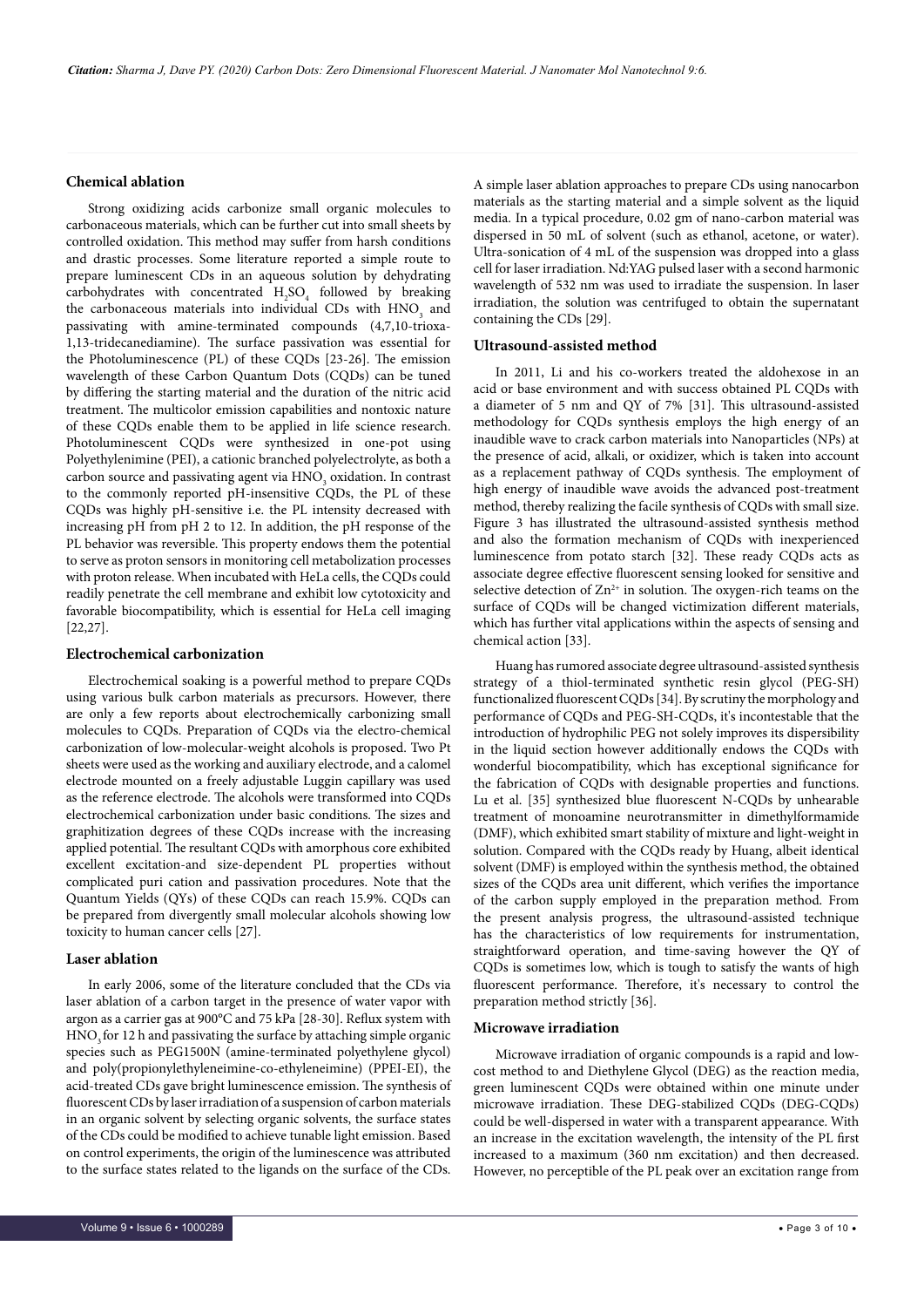

320 nm to 380 nm could be observed. Moreover, these DEG-CQDs could be efficiently ingested by C6 glioma cells and exhibited low cytotoxicity, suggesting their potential in bioimaging. Microwavemediated pyrolysis of citric acid can make the bond with various amine molecules to synthesize highly luminescent CQDs. The amine molecules, especially primary amine molecules, play a dual function as N-doping precursors and surface passivating agents for the CQDs, which enhanced the PL performance. The QY values greatly increased with an increase in N content for the CQDs fabricated from citric acid and 1,2-ethylenediamine, showing a QY up to 30.2%. The resultant CQDs are highly biocompatible and have great potential for biomedical applications [37,38].

#### **Hydrothermal/solvothermal treatment**

Hydrothermal Carbonization (HTC) or solvothermal carbonization is a low cost, environmentally friendly, and non-toxic route to produce novel carbon-based materials from various precursors. Typically, a solution of an organic precursor is sealed and reacted in a hydrothermal reactor at high temperature. CQDs were prepared via HTC from many precursors such as glucose, citric acid, chitosan, banana juice, and protein. Highly photoluminescent CQDs with a QY of 26% can be synthesized in one step by hydrothermal treatment, followed by centrifugation. These CQDs with sizes of 1.5 nm-4.5 nm were applied in bioimaging due to their high photostability and low toxicity. One-step synthesis of amino-functionalized fluorescent CQDs can be formed by hydrothermal carbonization of chitosan at 180°C for 12 hours. The amino-functionalized fluorescent CQDs can be used directly as novel bioimaging agents [15,39]. Solvothermal

carbonization followed by extraction with an organic solvent is a popular approach to prepare CQDs. Carbon-yielding compounds were subjected to heat treatment in high boiling point organic solvents, followed by extraction and concentration. Two kinds of CQDs can be synthesized by this method, hydrophobic and hydrophilic with diameters less than 10 nm from the carbonization of carbohydrates. The hydrophobic ones were produced by mixing different amounts of carbohydrate with octadecylamine and octadecene before being heated up to 70°C-300°C for 10 min-30 min. The hydrophilic ones can be synthesized by heating an aqueous solution of carbohydrate within wide pH ranges. The hydrophilic CQDs with yellow and red emissions can also be synthesized by mixing an aqueous solution of carbohydrate with concentrated phosphoric acid followed by heating at 80°C-90°C for 60 min [40,41].

### **Different Properties of CDs**

#### **Optical absorption**

CQDs typically show obvious optical absorption in the UV region (260 nm-320 nm), with a tail extending to the visible range. For example, CQDs produced from the electrochemical oxidation of Multi-Walled Carbon Nanotubes (MWCNTs) show an absorption band at 270 nm, with narrow Full Width at Half Maximum (FWHM) of 50 nm [42,43]. In addition, recent studies have shown that the absorbance of CQDs can be red-shifted after specific surface modification. For instance, the absorption wavelength of the CQDs passivated by TTDDA is increased in the 350 nm to 550 nm range, thus inducing increased intensity of emission in this region. CQDs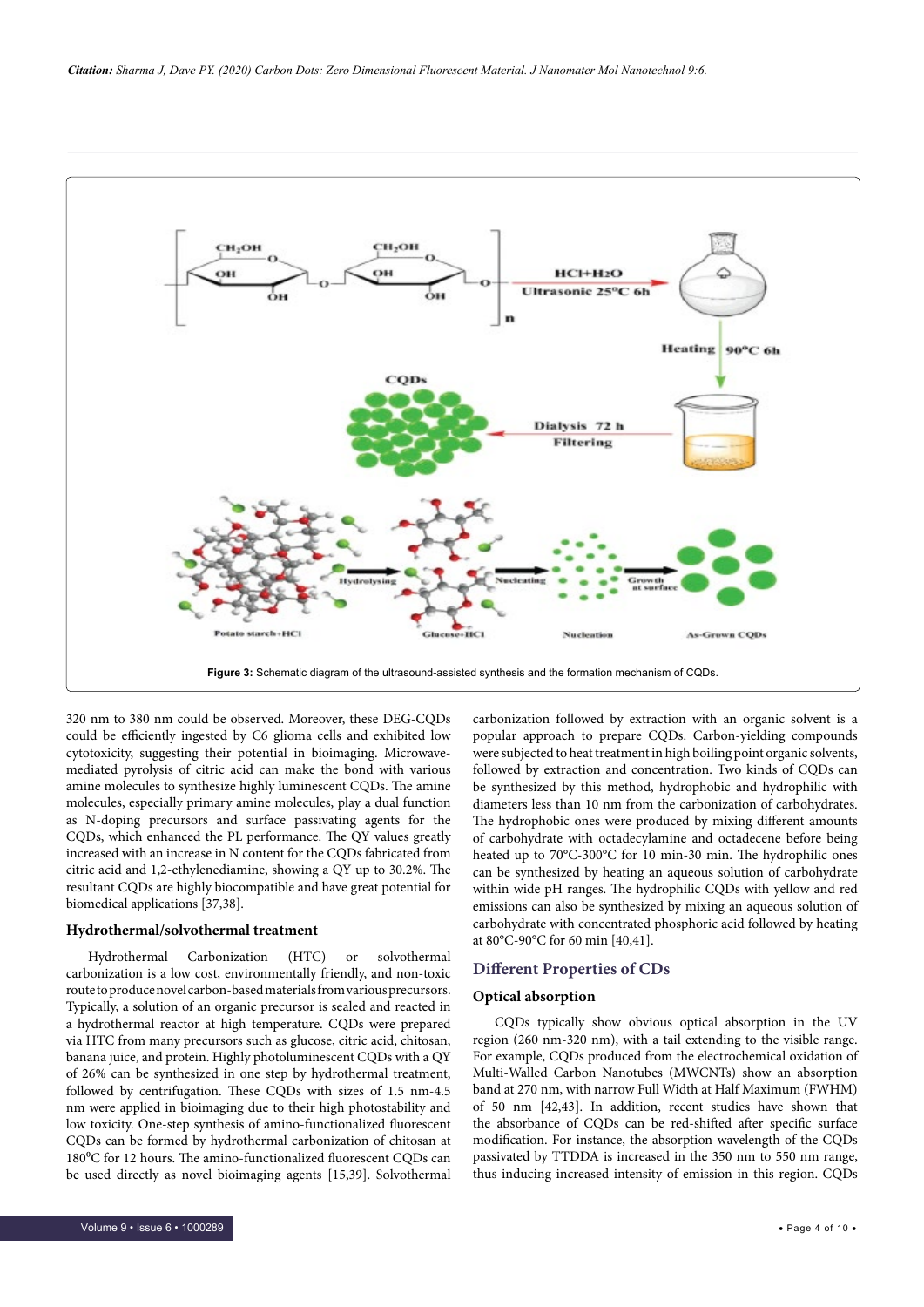obtained after the treatment of PEG-200 and NaOH clearly show a distinct absorbance peak centered at 262 nm [37] (Figure 4).

### **Photoluminescence (PL)**

PL is one of the most fascinating features of C-dots. Studies of the optical properties of small-sized C-dots are controversial due to the exact mechanisms of PL, which remain unsettled and require further clarification. Nevertheless, some aspects are well recognized and established, and are briefly reviewed here for relevance to the design of C-based luminescent probes and photocatalysts. One interesting feature of the PL of C-dots is the clear lex dependence of the emission wavelength and intensity, whether it is due to differently sized nanoparticles (quantum effect) and/or different emissive traps on the C-dot surface, or a mechanism currently unresolved. Similarly, the requirement for surface passivation is little understood but appears to be linked to the synthetic method. For example, only after surface passivation treatment by certain organic moieties do C-dots produced by laser ablation show bright PL emission. The resulting PL emission spectra were generally spectrally broad, ranging from the visible into the NIR and depending upon lex [17]. The optical behavior may reflect not only effects from particles of different sizes in the sample but also a distribution of different emissive sites on each C-dot. Mechanistically, the PL to the presence of surface energy traps, which become emissive upon surface passivation. They explained that there must be a quantum confinement effect of emissive energy traps on the surface for C-dots to exhibit strong PL upon surface passivation, a similar effect having been observed in Si nanocrystals. Surface passivation was essential for the C-dots prepared by the supported method to attain PL emission the C-dots also showed lex-dependent PL emission [39].

#### **Photo-induced electron transfer property**

CQDs can be quenched efficiently by either electron acceptors or electron donors in solution, that is, photo-induced CQDs are both excellent electron donors and electron acceptors. Although this photo-induced electron transfer feature of CQDs has been widely reported recently, direct evidence and essence of the photo-induced charge separation in CQDs have not been accomplished [44-46].



Some indirect experimental proof was obtained through certain redox processes. Furthermore, it was explained that photo-excited CQDs have redox-active nature which results in the reduction of metal ions in an aqueous solution. Specifically, the irradiation of CQD solution with a noble metal (silver, gold, or platinum) salt results in the formation and deposition of the noble metal on the surface of CQDs. Because the noble metal has high electron affinity, it takes electrons from the attached CQDs, again disrupting the radiative recombination, to result in the observed extremely efficient static quenching of fluorescence emissions [20].

# **Tailoring the properties of CQDs**

Surface functionalization with various molecules such as organic or inorganic molecules and polymers is an effective way of tailoring the properties of CQDs by controlling their surface states. Hola et al. reported the synthesis of alkyl chain passivated CQDs with controlled size and surface functionalization [47]. The alkyl chains on the CQD surface are readily converted to carboxylate groups via mild base (NaOH) hydrolysis and induced red-shifted emission (from 402 nm to 440 nm) due to CQD surface states. Surface functionalization with para-substituted anilines endowed CQDs with new energy levels, exhibiting long-wavelength (up to 650 nm) PL of very narrow spectral widths with high quantum yields of 20%. The observed redshift of CDs in emission peaks graph from 440 nm to 625 nm was ascribed to a gradual reduction in their bandgap with the increasing incorporation of oxygen species into their surface structures. Recently, another effective way, doping has been evidenced to tune the properties of CQDs by changing their electronic structures. The Raman spectra demonstrate the intrinsic characteristics of SP<sup>2</sup> carbon with the disorder. Therefore, the N dopants heteroatoms inevitably induce increased La ((ID/IG)1) and Ld ((ID/IG)1/2) by disrupting the conjugated sp<sup>2</sup> cluster and accelerating point-like defect density through generating disordered structures. However, excessive N dopants could lead to PL quenching, possibly due to the deactivated zigzag-edge sites and effective energy transfer between N dopants and Graphene [23].

# **Applications of Carbon Dots: A Fluorescent Material**

#### **Bio-imaging**

Traditional QDs, such as CdTe and related core-shell nanoparticles, have been used in various *in vitro* and *in vivo* optical imaging experiments. As the QDs contain toxic heavy metals, their application has raised health and environmental concerns. Due to their excellent PL properties and low toxicity, C-dots may be an attractive candidate for bioimaging applications. The C-dots were used in bioimaging applications. C-dots passivated with PPEI-EI for twophoton luminescence microscopy using human breast cancer MCF-7 cells. The bioimaging application of GQDs by incubating a solution of MG-63 (human osteosarcoma) cells with suspensions of GQDs from the stock solution with Dulbecco's Phosphate Buffer Saline (DPBS). The pig kidney cell was used (LLC-PK1 cells) to test the practicality of the as-prepared C-dots for cell imaging. C-dots were localized in the cell membrane and cytoplasm of LLC-PK1 cells. The C-dots were likely internalized into the LLC-PK1 cells through endocytosis. When excited at longer wavelengths (510 nm-530 nm), red fluorescence was observed from LLC-PK1 cells that had been cultured in a medium containing 1.2 mg mL-1 C-dots for 24 h. There was no autofluorescence from cells when excited at the same wavelength. The strong PL intensity in the cells demonstrated the stability of the C-dots, Figure 4: Different applications and properties of carbon dots.<br>Confirming their strong and stable fluorescence in high ionic strength only in the C-dots,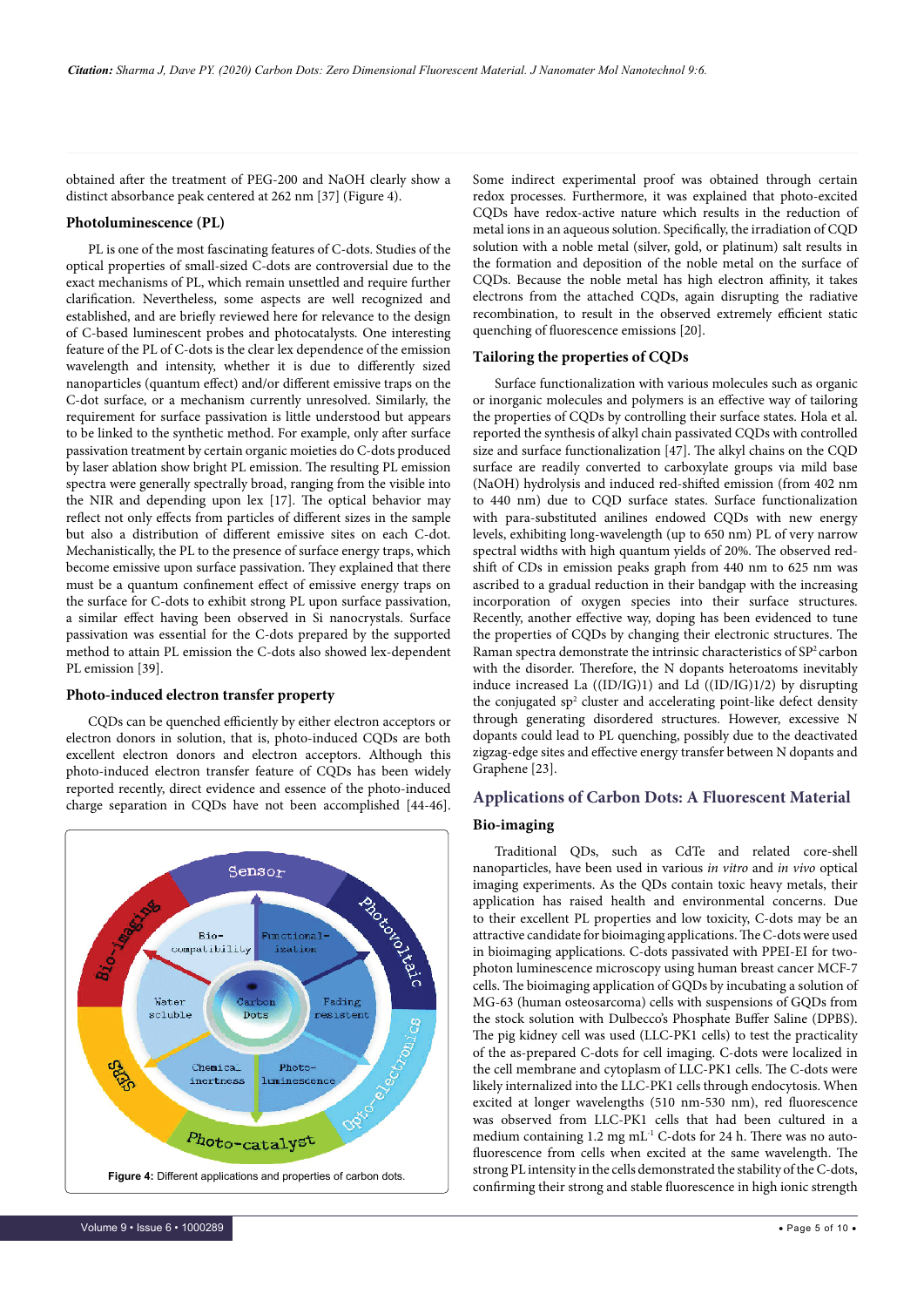media. The cell viability was measured after cells had been treated with different amounts of C-dots (Mg mL<sup>-1</sup>-2.4 mg mL<sup>-1</sup>). The average cell viability was greater than 95% at a C-dots concentration of up to 1.8 mg mL-1. The results revealed that C-dots are more biocompatible than QDs. A549 human lung adenocarcinoma cells were used to evaluate the cytocompatibility of the amino-functionalized C-dots obtained by hydrothermal carbonization of chitosan [1, 48].

The cell viability of the C-dots was determined by a Methylthiazolteterazolium (MTT) assay. MTT assays of cell viability studies suggested that the C-dots exhibited low cytotoxicity and posed insignificant toxic effects. These results suggested that C-dots can be used in high concentrations for imaging or other biomedical applications. C-dots were introduced into A549 cells to show their bioimaging capabilities using a confocal microscopy test *in vitro*. The results showed that the photoluminescent spots were observed only in the cell membrane and cytoplasmic area of the cell, but were very weak in the central region corresponding to the nucleus, indicating that C-dots easily penetrated the cell but did not enter the nuclei. The observation is consistent with previous studies on the interaction of living cells with nanomaterials, in which genetic disruption did not occur. The results further confirmed the low cytotoxicity of C-dots. *In vivo*, optical imaging using C-dots produced by laser ablation has been demonstrated differently. Recently, C-dots made from MWNTs were chosen for in vivo fluorescence imaging studies [49]. In most cases, heavy metal quantum dots like Cd, Te, and Se are used to achieve high performing QDs for bio-imaging purposes. However, an excess amount of heavy metal causes diseases like Wilson's disease, Minamata disease, Itai-Itai, etc. Carbon quantum dots have many advantages distinguished by multicolor emission, low cytotoxicity, excellent biocompatibility, and prominent photostability, allowing them as a quintessential candidate for bio-imaging. Carbon dots are extensively utilized for cellular imaging of many kinds of cells like HEK293, BGC823 cells, E. coli cells, pig kidney cell lines, Caco-2 cells, etc [50].

## **Drug delivery**

The excellent biocompatibility and clearance from the body of carbon dots desirably meet the pre requisition of *in vivo* applications. The rich and tunable function groups such as amino, carboxyl, or hydroxyl, etc. endow carbon dots the ability to carry therapeutic agents, generating the theranostic nanomedicine. The bright emission of carbon dots provides the opportunity to dynamically and real-time monitor the drug distribution and response. Carbon dots synthesized by thermal pyrolysis of citric acid and polyene polyamine have been employed by Zheng and coworkers to carry oxaliplatin. One of the platinum-based drugs, where the platinum-based drugs are the most efficient anticancer drugs used in more than 50% chemotherapeutic treatment for clinical cancer patients. One of the oxaliplatin (IV) derivatives Oxa(IV)-COOH was employed to link with carbon dots, forming CD-Oxa, and the linkage was finished by the reaction between the amino groups on carbon dots surface and the activated COOH group of Oxa(IV)-COOH, where the COOH group was activated by using EDC/sulfo-NHS, The newly appeared Pt 4f XPS signal confirmed the successful bonding of Oxa(IV) to carbon dots. Inductively coupled plasma mass spectrometry (ICP-MS) analysis unveiled that the platinum element of carbon dots-Oxa was 1.5 wt%, corresponding to a 4.2 wt% oxaliplatin (IV). In addition, TEM data indicated that the size of carbon dots-Oxa was  $2.71$  nm  $\pm$  0.43 nm, larger than the diameter of pure carbon dots (2.28 nm  $\pm$  0.42 nm). The synthesized Carbon dots-Oxa was injected into the hepatocarcinoma 22 cell line (H22) liver cancer of Chinese Kun Ming (KM) mice by means of intralesional injection and the dynamical distribution of the drug were observed from *in vivo* optical imaging system using the blue light as the excitation source. At the instant of the exposure, a highlight point was observed from the *in vivo* imaging due to the high concentration of carbon dots, and the following delivery of Carbon dots-Oxa resulted in the fluorescent intensity decrease of initial position and a broaden intensity distribution [49, 51].

The carbon dot surface was negatively charged at pH=7.4 which corresponds to the normal physiological condition, while the surface reversed to positively charged when pH decreased to 6.8, mimicking the tumor microenvironment. Negatively charged carbon dot surface in the normal cell microenvironment suppressed the drug absorption of normal cells by means of electrostatic repulsion between the carbon dots surface and the negatively charged cell membrane, thus reducing the side effect. On the contrary, the positively charged carbon dots surface in tumor cell microenvironment could promote the internalization and cancer drug absorption because of the electrostatic interaction with negatively cell membrane both the *in vitro* and *in vivo* demonstration indicated that carbon dots could be used as an effective imaging-guided drug carrier with increased therapeutic efficiency and deceased side effect [52]. Swarup Krishna Bhattacharyya et al. studied the carbon dots, which crosslinked to the gelatine nanocomposites hydrogel. In their study, novel CDs embedded gelatin nanocomposite hydrogel is fabricated by simple solvent casting technique for the intestinal drug delivery and nearneutral pH sensing. The pH-responsive photoluminescence behavior of the GNC hydrogel in the near-neutral pH range can be useful for *in vivo* imaging, bio-sensing applications, and quantitative measurement of the system pH [53].

#### **LEDs**

The direct white light emission from carbon dots, which offered the possibility to fabricate carbon dots, based on white light-emitting devices. Later, they carried out the white light-emitting devices by using the white light carbon dots as the emissive layer. Briefly, the carbon dots were synthesized by thermal pyrolysis method using citric acid as the carbon source and 1-hexadecylamine as the surface passivation agent, which showed a relatively high quantum yield of 60% with an average diameter of 5 nm. The device structure, energy alignment, and organic molecular structure were adopted. The architecture of the device was constitutive of three layers. The buffer layer consisted of 40 nm poly(3,4-ethylenedioxythiophene)poly(styrene sulfonate) (PEDOT:PSS) in the anode, which has two functions:

- 1. Increase the work-function from 4.7 eV (ITO) to 5.0 eV
- 2. Increase the smoothness of the anode

The carbon dots emissive layer was fabricated by a spun-cast method with an optimized thickness of 20 nm. A thicker film e.g. 35 nm shall lead to the bad charge transport in the carbon dot film, but a thinner film e.g.10 nm shall increase the density of voids, grain boundaries, etc, both of which shall decrease the device EL efficiency. AFM measurement indicated that the surface roughness of the carbon dot film was less than 3 nm, which implied good compatibility between the carbon dots and the buffer layer [54- 55].

The electron transport layer was employed by 40 nm thick 1,3,5-tris(N phenylbenzimidazol-2-yl) benzene (TPBI) since it's well-behaved electron transport ability. The electrode was consist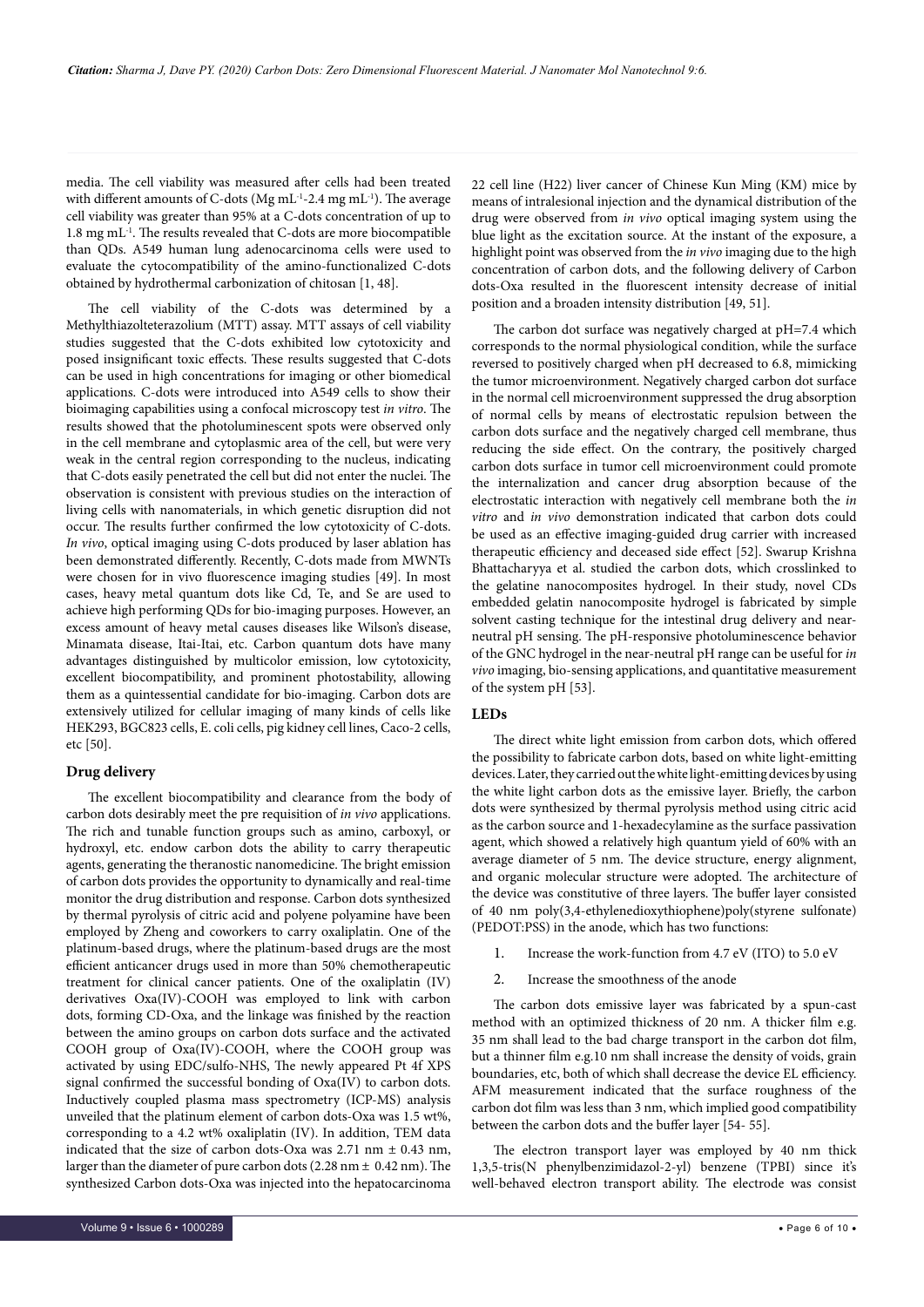of 1 nm LiF and 120 nm Al fabricated by thermal evaporation. The pure carbon dots exhibited broad PL with the excitation dependent emission feature, while the LED device displayed stable emission even if the voltage was increased to 10 V. The Commission International d'Eclairage (CIE) coordinates of the emitted light was (0.40, 0.43) ((0.33, 0.33) for pure white light), with a color-rendering index CRI of 82. The WLED had a turn-on voltage of 6 V, with the maximum external quantum efficiency (EQE) reaching to 0.083% at a current density of 5 mA/cm<sup>2</sup>, and the maximum brightness output was 35 cd/m<sup>2</sup> with the condition of the current density of 160 mA/cm<sup>2</sup> and voltage 9 V. By modifying the device structure, color-switchable CD LEDs were demonstrated using the same carbon dots by Zhang's group [23,56]. According to the excitation dependent PL and time-resolved measurement, the authors claimed that there existed three emission channels whose lifetimes were 2 ns, 5-6 ns, and 14-15 ns, contributing to 420 nm, 460 nm, and 580 nm band emission respectively [49].

#### **Sensing**

The fluorescence intensity of carbon dots is closely related to the surrounding environment. The interaction between carbon dots and chemicals results in the quenching/enhancement of carbon dots emission. Thus carbon dots can be used as a king of the fluorescent probe to detect the quantity of the items. Various sensors based on the fluorescence of carbon dots have been reported and can be generally categorized into the following groups: ion sensing as Intracellular Lysine, Ascorbic Acid, guanosine 3 -diphosphate-5 -diphosphate (ppGpp), enzyme (e.g. Thioredoxin Reductase (TrxR)), DNA, etc., and temperature sensing. However, the single fluorescent wavelength intensity change-related sensing requires strict conditions. The fluctuation of the light source, the concentration of fluorescence probes, different optical paths, and even the aggregation of the probes could devalue the reliability of the sensing results. Thus ratiometric sensing as an alternate has been proposed which simultaneously collected the intensity change of two separated emission bands. The intensity ratio of the two wavelengths is the indicator of the sensing item and is considered as the output. Compared to a single emission sensor, ratiometric sensing provide self-calibration for both the light source and sensing environment, thus can vastly improve the sensing accuracy and reliability [6,4].

The carbon dots were synthesized by thermal pyrolysis of citric acid with the 4,7,10-trioxa-1,13-tridecanediamine (TTDDA) as the surface passivation agent. Both pH-sensitive Fluorescent Fluorescein Isothiocyanate (FITC) and pH insensitive Rhodamine B Isothiocyanate (RBITC) have been utilized to post-treat the carbon dots, endowing the carbon dots two emission bands located at 515 nm and 575 nm (excited by 488 nm), respectively. The pH value changed from 5 to 9 which covered the full range of physiological environment of the human body, the intensity of the 515 nm emission band increased substantially, while the 575 nm only increased a little, thus it was clearly shown that the carbon dots exhibited a linear ratiometric response to pH input. In addition, the authors also demonstrated that both the in intracellular genres (such as ions, saccharides, and proteins) and redox substances have neglected effect on the carbon dots ratiometric response, which verified the selectivity of the carbon dots based ratiometric sensing. The small molecular linked carbon dot ratiometric sensors possess high accuracy, while the ease of photobleaching and the leaching of small molecular from carbon dots also limited their practical applications [58,59].

Proper waste disposal from households and restaurants is becoming an important and recurring waste-management concern. Preparation of C-dots from a highly abundant carbon source of waste refusals is highly effective in the commercial aspect as well as in reducing the immense environmental pollution. The multifunctionality of COC-dots has been established in their versatile area of applications in novel sensing probes for sensitive and selective detection of Fe<sup>3+</sup> ion in aqueous solution as well as in environmental samples even at very low concentration. The sensing mechanism for the COC-dots could be ascribed to the formation of the complexes between the Fe<sup>3+</sup> ion and the surface hydroxyl groups of the carbon nanodots. The versatile application of fluorescent ink and lightemitting polymer composite can be applied to UV-active marker and sunlight conversion film [59]. Similarly, Sayan Ganguly [60]. studied that Hexavalent chromium (Cr<sup>+6</sup>) has been considered a terrible pollutant because of its toxicity and carcinogenic features. But carbon dots can trace the pollutant by determining the 'on-off' fluorescence behavior. Moreover, they proved that the nanodots' surface ligands are quite susceptible to capture drug molecules which also have been tested by pH-tunable cumulative drug release method.

Carbon Dots (CDs) is a relatively new carbon nanomaterial that has been extensively studied in the last decade, due to their unique characteristics and properties (Figure 5). Strong photoluminescence, easy and low-cost preparative methods, stability, biocompatibility, and low toxicity are the main characteristics and properties of CDs that have attracted huge interest for their use in various potential applications, especially in biosensing and imaging, as well as in lightemitting devices, fluorescence probes, environmental engineering, and photocatalysis. Among a plethora of different procedures that have been presented up to now, microwave or thermal pyrolysis, electrochemical oxidation, hydrothermal treatments, and laser ablation are the most common approaches to create CDs. After the formation of carbon dots, a post purification step is often required, as it appears to significantly affect the fluorescence of final products [61,62]. Apostolos Koutsioukis et al [14] and Apostolos Koutsioukis et al. [61] studied carbon dots. They synthesized carbon dots with the help of hydrothermal method and fabricated the ink formulation with it. They formed the water-based ink/gel for the gravure printing technique with 451 nm of excitation wavelength on a different substrate. They also used several precursors to study optical properties.

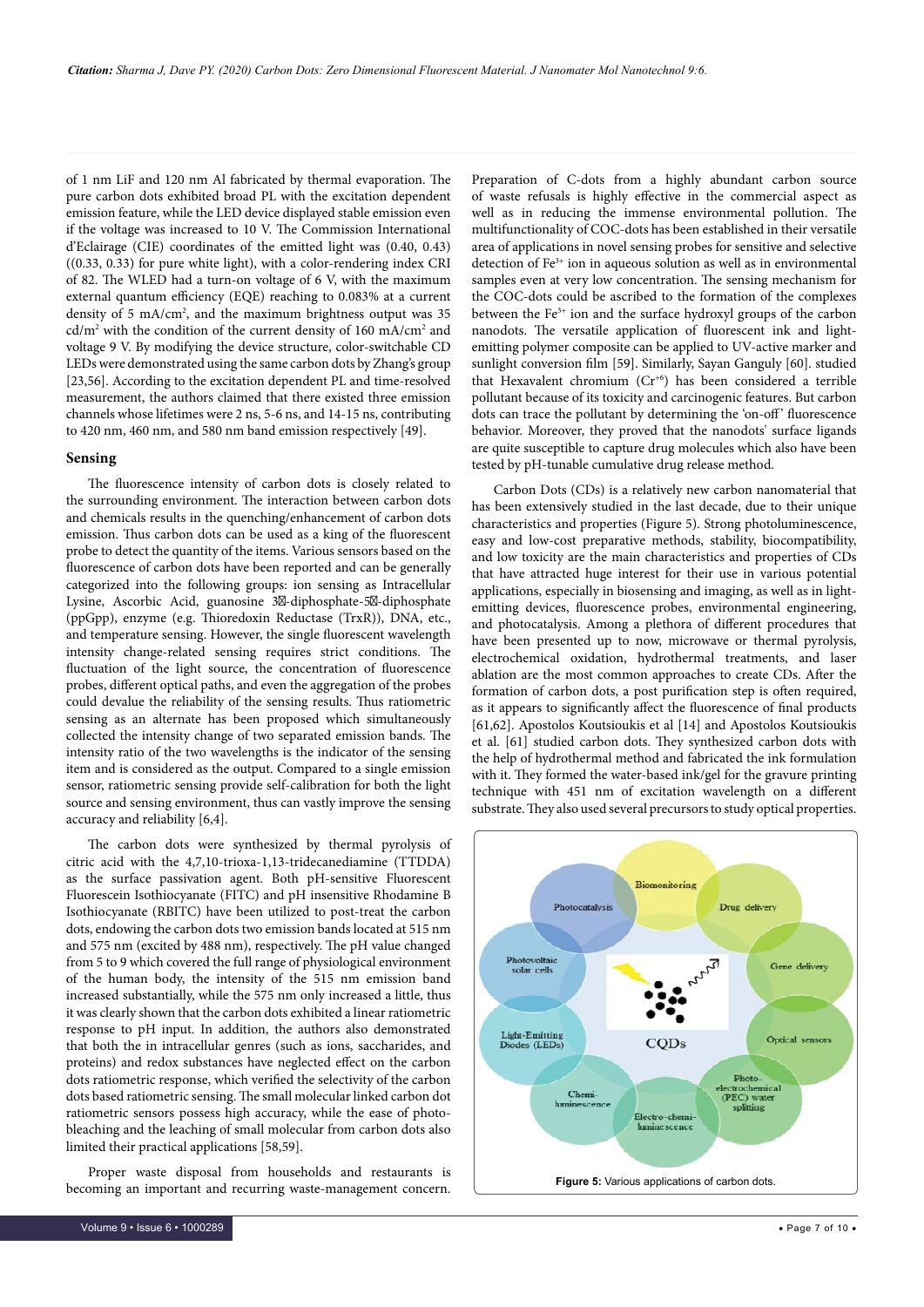They got blue fluorescence color of the liquid with yellow color of the same liquid without UV rays. Same as Cai-Feng Wang et al [62] and Jyoti Sharma et al [63] studied carbon dot-based latent fingerprinting with ink-free printing. They similarly synthesized carbon dots with help of hydrothermal method. They formed Polyvinyl Alcohol (PVA) based ink formulation to make printing ink and also used laserjet printing technique to print the fluorescence ink on bond papers with the same excitation wavelength.

Similarly, Gomez IJ et al. [64] and Dan Qu et al. [65] formed highly luminescent carbon dots with graphene nanoparticles. They synthesized nanocomposite with high blue color fluorescence of 451 nm wavelength. They also used different precursors like TRIS and glucose with carbon source Citric Acid (CA) to study the fluorescence property of carbon dots and they got the fluorescence wavelength between 400 nm-500 nm in using each precursor. Same, Guohua Hu et al. [66], Jing Wang et al. [67] and Juan Wei et al. [68] synthesized two-dimensional fluorescence carbon dots for anticounterfeiting application by using different ink printing techniques. They also mentioned the forensic application of the carbon dots. They concluded the graphene material based nanocomposite possibility with fingerprint recognition application. They coated the carbon dot-based ink/gel formulation with the help of electrospinning coating method, which is very accurate and precise on the glassbased substrate. Lulu Pan et al. [69], Kai Jiang et al. [70] and Libin Tang et al. [71] synthesized multi-color carbon dots by using the hydrothermal method to sense multi-dimensional cellular imaging. Even they also mentioned synthesizing nanocomposites, which are very important in this application area. They concluded different excitation wavelengths between 350 nm to 650 nm with a bandwidth of 288 eV. They also concluded that carbon dots have low cytotoxicity and great potentials as a multi-color labeling reagent with delocalized  $\pi$ -electrons in double bonds of carbon (C=C). Even though with this basic feature, they mentioned other applications of carbon dot like in optoelectronic, electronic, and light-emitting devices.

Meng Li Liu et al. [72] synthesized carbon dots by using the hydrothermal method with 450 nm excitation wavelength. They experimented with different precursors like urea, glucose, TRIS, and PEG with carbon source Citric Acid (CA) and ascorbic acid to analyze different properties of carbon dots. They found light to dark blue fluorescence color with long term fluorescence quality. Ruili Liu et al. [27] and Shoujun Zhu et al. [12] synthesized 1.5 nm-2.5 nm sized carbon dots by using microwave technique. They formed nanocomposites by combining carbon dots with silica nanoparticles to boost the potential of carbon dots. They concluded that silica doped carbon dots have high quantum yields and high fluorescence spectra with 452 nm wavelength, but increasing the silica nanoparticles in carbon dot solution the fluorescence spectra is going to decrease. Similarly, Sourav Chandra et al. [73] formed multidimensional high fluorescent carbon dots by using the microwave method. They used orthophosphoric acid as a carbon source and sucrose as a precursor to synthesize carbon dots for cellular imaging and bio-imaging application. They got a very nice blue color fluorescence spectra between 340 nm to 450 nm. They fabricated ink/gel formulation by using Polyvinyl Alcohol (PVA) by mixing it in a carbon dot solution. Even, Zhi Yang et al. [37] and Zhulong. Zhou et al. [74] synthesized carbon dot-based invisible ink for bio-imaging applications. They used citric acid as a carbon source and TRIS as a precursor to obtain carbon dot nanoparticles by using the lyophilization process. They fabricated carbon dot-based nanoprobes with high fluorescence spectra of 451 nm and quantum yield of 52% and the size of the carbon dots nanoparticles are 3 nm to 10 nm. The nanoprobes can easily detect the ions in the solution by quenching the fluorescence spectra of carbon dots. Same as Yamin Liu et al. [75] Ya-Ping Sun et al. [19] and Zhu Lian Wu et al. [15] synthesized highly photoluminescent dots by using carbonization process with the use of nitric acid, sulphuric acid, and carbon nanopowder. They formed metal-doped carbon dots for anti-counterfeiting applications. They got a high quantum yield of 82% and an intense fluorescence peak of 451 nm. But increasing the metal content in the solution, the fluorescence spectra are decreased. The solution is green without UV rays and with UV rays, it gave high and light blue color fluorescence. They fabricated ink/gel formulation by using polyvinyl alcohol at the ration of carbon Dots:PVA=1:9. Similarly, Zhiping Song et al. [76] formed invisible fluorescence ink by synthesizing carbon dots with citric acid and conclude the same results.

## **Conclusion**

Luminescence-based materials are of great importance in the search for sensitive and selective materials detections by fabricating different sensors. Carbon Dots (CDs) have emerged as the most precious gifts in nanotechnology because of their magical properties and applications. Carbon dots have different chemical properties, water-soluble property, electrical property, optoelectrical property, and fluorescence property; the carbon dots are very suitable and easy to synthesis material in the research area. Even the structure and component of the carbon dots determine diverse properties. Carbon dots are suitable for the chemical modification process and surface passivation process with various organic, inorganic, and biological materials with water solubility and biocompatibility. The article explained the importance of carbon dots in different sectors with diverse applications and as a fluorescent material. The article also explained the different properties of CDs..

#### **References**

- 1. [Sarswat PK, Free ML \(2015\) Light emitting diodes based on carbon dots](https://doi.org/10.1039/C5CP04782J) [derived from food, beverage, and combustion wastes. Phys Chem Chem Phy](https://doi.org/10.1039/C5CP04782J) [17: 27642-27652.](https://doi.org/10.1039/C5CP04782J)
- 2. [Zhang X, Zhang Y, Wang Y, Kalytchuk S, Kershaw SV, et al. \(2013\) Color](https://doi.org/10.1021/nn405017q)[switchable electroluminescence of carbon dot light-emitting diodes. ACS](https://doi.org/10.1021/nn405017q) [Nano 7: 11234-11241.](https://doi.org/10.1021/nn405017q)
- 3. [Mirtchev P, Henderson EJ, Soheilnia N, Yip CM, Ozin GA, et al. \(2012\) Solution](https://doi.org/10.1039/C1JM14112K) [phase synthesis of carbon quantum dots as sensitizers for nanocrystalline](https://doi.org/10.1039/C1JM14112K) TiO<sub>2</sub> [solar cells. J Mater Chem 22: 1265-1269.](https://doi.org/10.1039/C1JM14112K)
- [Wang H, Sun P, Cong S, Wu J, Gao L, et al. \(2016\) Nitrogen-doped carbon](https://doi.org/10.1186/s11671-016-1231-1) [dots for 'green' quantum dot solar cells. Nanoscale Res Lett 11: 1-6.](https://doi.org/10.1186/s11671-016-1231-1)
- 5. [Lim SY, Shen W, Gao Z \(2015\) Carbon quantum dots and their applications.](https://doi.org/10.1039/C4CS00269E) [Chem Soc Rev 44: 362-381.](https://doi.org/10.1039/C4CS00269E)
- 6. [Li H, He X, Huang H, Liu Y, Liu J, et al. \(2010\) Water-soluble fluorescent](https://doi.org/10.1002/anie.200906154) [carbon quantum dots and photocatalyst design. Angew Chemie Int Ed 49:](https://doi.org/10.1002/anie.200906154) [4430-4434.](https://doi.org/10.1002/anie.200906154)
- 7. [Vassilakopoulou A, Georgakilas V, Vainos N, Koutselas I \(2017\) Successful](https://doi.org/10.1016/j.jpcs.2016.12.027) [entrapment of carbon dots within flexible free-standing transparent](https://doi.org/10.1016/j.jpcs.2016.12.027) [mesoporous organic-inorganic silica hybrid films for photonic applications. J](https://doi.org/10.1016/j.jpcs.2016.12.027) [Phys Chem Solids 103: 190-196.](https://doi.org/10.1016/j.jpcs.2016.12.027)
- 8. [Zhao A, Chen Z, Zhao C, Gao N, Ren J, et al. \(2019\) Recent advances in](https://doi.org/10.1016/j.carbon.2014.12.045) [bioapplications of C-dots. Carbon 85: 309-327.](https://doi.org/10.1016/j.carbon.2014.12.045)
- 9. [Lecroy GE, Sonkar SK, Yang F, Veca LM, Wang P, et al. \(2014\) Toward](https://doi.org/10.1021/nn406628s) [structurally defined carbon dots as ultracompact fluorescentprobes. ACS](https://doi.org/10.1021/nn406628s) [Nano 8: 4522-4529.](https://doi.org/10.1021/nn406628s)
- 10. [Yang ST, Wang X, Wang H, Lu F, Luo PG, et al. \(2009\) Carbon dots as](https://doi.org/10.1021/jp9085969)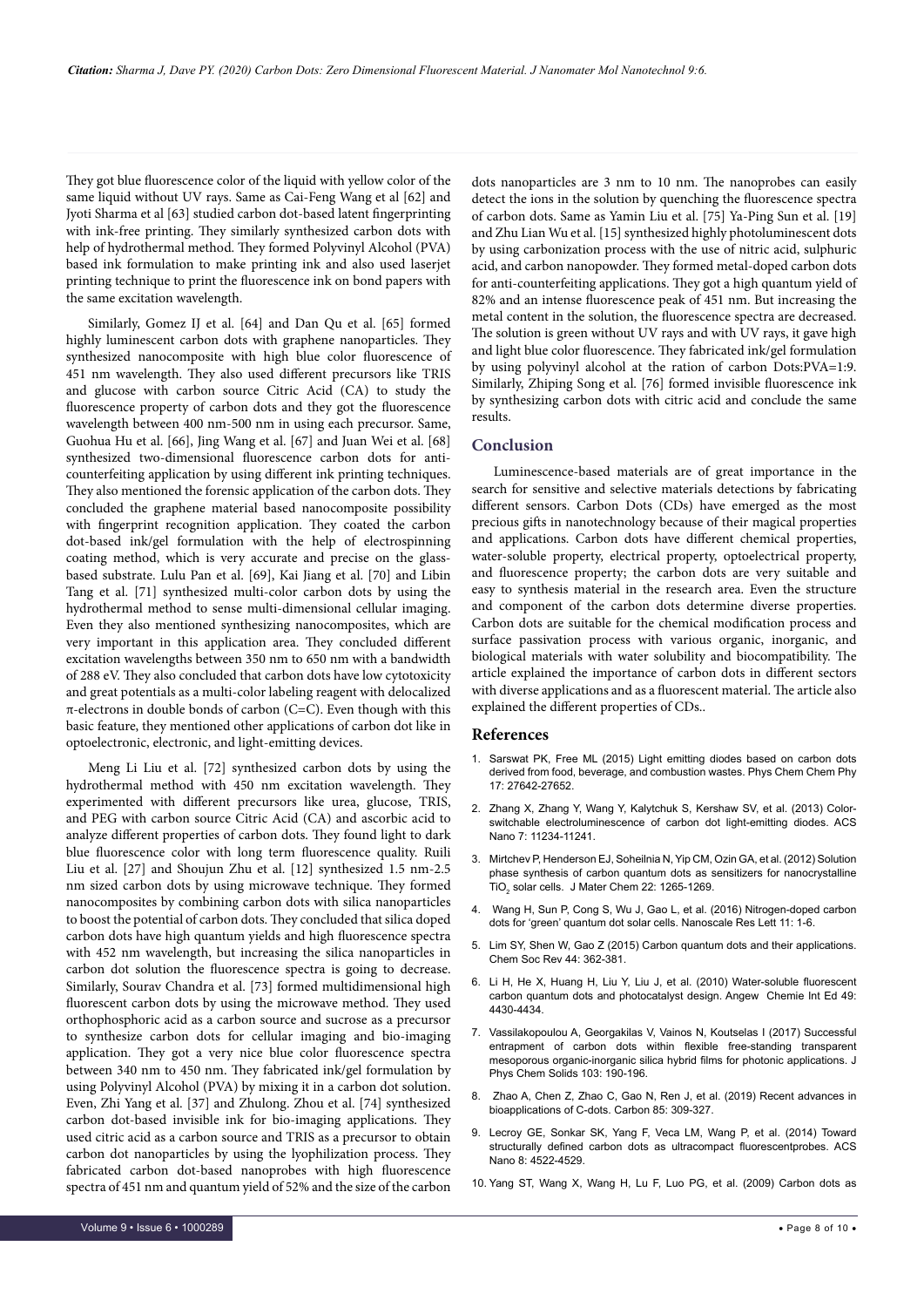[nontoxic and high-performance fluorescence imaging agents. J Phys Chem](https://doi.org/10.1021/jp9085969)  [C 113: 18110-18114.](https://doi.org/10.1021/jp9085969)

- 11. [Gong X, Hu Q, Paau MC, Zhang Y, Shuang S, et al. \(2014\) Red-green-blue](https://doi.org/10.1039/C4NR01453G)  [fluorescent hollow carbon nanoparticles isolated from chromatographic](https://doi.org/10.1039/C4NR01453G)  [fractions for cellular imaging. Nanoscale 6: 8162-8170.](https://doi.org/10.1039/C4NR01453G)
- 12. [Zhu S, Meng Q, Wang L, Zhang J, Song Y, et al. \(2013\) Highly](https://doi.org/10.1002/anie.201300519)  [photoluminescent carbon dots for multicolor patterning, sensors, and](https://doi.org/10.1002/anie.201300519)  [bioimaging. Angew Chemie Int Ed 52: 3953-3957.](https://doi.org/10.1002/anie.201300519)
- 13. [Song Y, Zhu S, Yang B \(2014\) Bioimaging based on fluorescent carbon dots.](https://doi.org/10.1039/C3RA47994C)  [RSC Adv 4: 27184-27200.](https://doi.org/10.1039/C3RA47994C)
- 14. [Koutsioukis A, Georgakilas V, Belessi V, Zboril R \(2017\) Highly conductive](https://doi.org/10.1002/chem.201700997)  [water-based polymer/graphene nanocomposites for printed electronics.](https://doi.org/10.1002/chem.201700997)  [Chem Eur J 23: 8268-8274.](https://doi.org/10.1002/chem.201700997)
- 15. [Wu ZL, Liu ZX, Yuan YH \(2017\) Carbon dots: Materials, synthesis, properties](https://doi.org/10.1039/C7TB00363C)  [and approaches to long-wavelength and multicolor emission. J Mater Chem](https://doi.org/10.1039/C7TB00363C)  [B 5: 3794-3809.](https://doi.org/10.1039/C7TB00363C)
- 16. [Han M, Zhu S, Lu S, Song Y, Feng T, et al. \(2018\) Recent progress on the](https://doi.org/10.1016/j.nantod.2018.02.008)  [photocatalysis of carbon dots: Classification, mechanism and applications.](https://doi.org/10.1016/j.nantod.2018.02.008)  [Nano Today 19: 201-218.](https://doi.org/10.1016/j.nantod.2018.02.008)
- 17. [Gayen B, Palchoudhury S, Chowdhury J \(2019\) Carbon dots: A mystic star in](https://doi.org/10.1155/2019/3451307)  [the world of nanoscience. J Nanomater 2019: 1-19.](https://doi.org/10.1155/2019/3451307)
- 18. [Xu X, Ray R, Gu Y, Ploehn HJ, Gearheart L, et al. \(2004\) Electrophoretic](https://doi.org/10.1021/ja040082h)  [analysis and purification of fluorescent single-walled carbon nanotube](https://doi.org/10.1021/ja040082h)  [fragments. J Am Chem Soc 126: 12736-12737.](https://doi.org/10.1021/ja040082h)
- 19. [Sun YP, Wang X, Lu F, Meziani MJ, Luo PG \(2008\) Doped carbon](https://doi.org/10.1021/jp8076485)  [nanoparticles as a new platform for highly photoluminescent dots. J Phys](https://doi.org/10.1021/jp8076485)  [Chem C 112: 18295-18298.](https://doi.org/10.1021/jp8076485)
- 20. [Liu S, Tian J, Wang L, Zhang Y, Qin X, et al. \(2012\) Hydrothermal](https://doi.org/10.1002/adma.201200164)  [treatment of grass: A low-cost, green route to nitrogen-doped, carbon-rich,](https://doi.org/10.1002/adma.201200164)  [photoluminescent polymer nanodots as an effective fluorescent sensing](https://doi.org/10.1002/adma.201200164)  [platform for label-free detection of Cu\(II\) ions. Adv Mater 24: 2037-2041.](https://doi.org/10.1002/adma.201200164)
- 21. [d'Amora M, Giordani S \(2018\) 7-Carbon nanomaterials for nanomedicine.](https://doi.org/10.1016/B978-0-12-814156-4.00007-0)  [Smart Nanoparticles Biomed 2018: 103-113.](https://doi.org/10.1016/B978-0-12-814156-4.00007-0)
- 22. [Wang Y, Hu A \(2014\) Carbon quantum dots: Synthesis, properties and](https://doi.org/10.1039/C4TC00988F)  [applications. J Mater Chem C 2: 6921-6939.](https://doi.org/10.1039/C4TC00988F)
- 23. [Ray SC, Saha A, Jana NR, Sarkar R \(2009\) Fluorescent carbon nanoparticles:](https://doi.org/10.1021/jp905912n)  [Synthesis, characterization, and bioimaging application. J Phys Chem C113:](https://doi.org/10.1021/jp905912n)  [18546-18551.](https://doi.org/10.1021/jp905912n)
- 24. [Han L, Ghosh D, Chen W, Pradhan S, Chang X, et al. \(2009\) Nanosized](https://doi.org/10.1021/cm900709w)  [carbon particles from natural gas soot. Chem Mater 21: 2803-2809.](https://doi.org/10.1021/cm900709w)
- 25. [Qiao ZA, Wang Y, Gao Y, Li H, Dai T, et al. \(2010\) Commercially activated](https://doi.org/10.1039/C0CC02724C)  [carbon as the source for producing multicolor photoluminescent carbon dots](https://doi.org/10.1039/C0CC02724C)  [by chemical oxidation. Chem Commun 46: 8812-8814.](https://doi.org/10.1039/C0CC02724C)
- 26. [Dong Y, Zhou N, Lin X, Lin J, Chi Y, et al. \(2010\) Extraction of](https://doi.org/10.1021/cm1018844)  [electrochemiluminescent oxidized carbon quantum dots from activated](https://doi.org/10.1021/cm1018844)  [carbon. Chem Mater 22: 5895-5899.](https://doi.org/10.1021/cm1018844)
- 27. [Liu R, Wu D, Liu S, Koynov K, Knoll W, et al. \(2009\) An aqueous route to](https://doi.org/10.1002/anie.200900652)  [multicolor photoluminescent carbon dots using silica spheres as carriers.](https://doi.org/10.1002/anie.200900652)  [Angew Chemie Int Ed 48: 4598-4601.](https://doi.org/10.1002/anie.200900652)
- 28. [Zhang Y, Tang Q, He B, Yang P \(2016\) Graphene enabled all-weather solar](https://doi.org/10.1039/C6TA05276B)  [cells for electricity harvest from sun and rain. J Mater Chem A 4: 13235-](https://doi.org/10.1039/C6TA05276B) [13241.](https://doi.org/10.1039/C6TA05276B)
- 29. [Tang Q, Zhu W, He B, Yang P \(2017\) Rapid conversion from carbohydrates](https://doi.org/10.1021/acsnano.6b06867)  [to large-scale carbon quantum dots for all-weather solar cells. ACS nano 11:](https://doi.org/10.1021/acsnano.6b06867)  [1540-1547.](https://doi.org/10.1021/acsnano.6b06867)
- 30. [Li Y, Gecevicius M, Qiu J \(2016\) Long persistent phosphors-from fundamentals](https://doi.org/10.1039/C5CS00582E)  [to applications. Chem Soc Rev 45: 2090-2136.](https://doi.org/10.1039/C5CS00582E)
- 31. [Li H, He X, Liu Y, Huang H, Lian S, et al. \(2011\) One-step ultrasonic synthesis](https://doi.org/10.1016/j.carbon.2010.10.004)  [of water-soluble carbon nanoparticles with excellent photoluminescent](https://doi.org/10.1016/j.carbon.2010.10.004)  [properties. Carbon 49: 605-609.](https://doi.org/10.1016/j.carbon.2010.10.004)
- 32. [Qiang R, Yang S, Hou K, Wang J \(2019\) Synthesis of carbon quantum dots](https://doi.org/10.1039/C9NJ02291K)  [with green luminescence from potato starch. New J Chem 43: 10826-10833.](https://doi.org/10.1039/C9NJ02291K)
- 33. [Wang X, Yang P, Feng Q, Meng T, Wei J, et al. \(2019\) Green preparation of](https://doi.org/10.3390/polym11040616)  [fluorescent carbon quantum dots from cyanobacteria for biological imaging.](https://doi.org/10.3390/polym11040616)  [Polymers. 11: 616.](https://doi.org/10.3390/polym11040616)
- 34. [Pan M, Xie X, Liu K, Yang J, Hong L, et al. \(2020\) Fluorescent carbon](https://doi.org/10.3390/nano10050930)  [quantum dots-synthesis, functionalization and sensing application in food](https://doi.org/10.3390/nano10050930)  [analysis. Nanomaterials. 10: 930.](https://doi.org/10.3390/nano10050930)
- 35. [Lu M, Zhou L \(2019\) One-step sonochemical synthesis of versatile nitrogen](https://doi.org/10.1016/j.msec.2019.03.109)[doped carbon quantum dots for sensitive detection of Fe2+ ions and](https://doi.org/10.1016/j.msec.2019.03.109)  temperature *in vitro*[. Mater Sci Eng C101: 352-359.](https://doi.org/10.1016/j.msec.2019.03.109)
- 36. [Huang H, Cui Y, Liu M, Chen J, Wan Q, et al. \(2018\) A one-step ultrasonic](https://doi.org/10.1016/j.jcis.2018.07.099)  [irradiation assisted strategy for the preparation of polymer-functionalized](https://doi.org/10.1016/j.jcis.2018.07.099)  [carbon quantum dots and their biological imaging. J Colloid Interface Sci 532:](https://doi.org/10.1016/j.jcis.2018.07.099)  [767-773.](https://doi.org/10.1016/j.jcis.2018.07.099)
- 37. [Yang Z, Li Z, Xu M, Ma Y, Zhang J, et al. \(2013\) Controllable synthesis of](file:///C:\Users\DELL2\Downloads\Yang2013_Article_ControllableSynthesisOfFluores (1).pdf)  [fluorescent carbon dots and their detection application as nanoprobes. Micro](file:///C:\Users\DELL2\Downloads\Yang2013_Article_ControllableSynthesisOfFluores (1).pdf)  [Nano Lett 5: 247-259.](file:///C:\Users\DELL2\Downloads\Yang2013_Article_ControllableSynthesisOfFluores (1).pdf)
- 38. [Zhao QL, Zhang ZL, Huang BH, Peng J, Zhang M, et al. \(2008\) Facile](https://doi.org/10.1039/B812420E)  [preparation of low cytotoxicity fluorescent carbon nanocrystals by](https://doi.org/10.1039/B812420E)  [electrooxidation of graphite. Chem Commun 41: 5116-5118.](https://doi.org/10.1039/B812420E)
- 39. [Wang X, Feng Y, Dong P, Huang J \(2019\) A mini review on carbon quantum](https://doi.org/10.3389/fchem.2019.00671)  [dots: Preparation, properties and electrocatalytic application. Front Chem7:](https://doi.org/10.3389/fchem.2019.00671)  [1-9.](https://doi.org/10.3389/fchem.2019.00671)
- 40. [Milosavljevic V, Moulick A, Kopel P, Adam V, Kizek R \(2014\) Microwave](http://web2.mendelu.cz/af_239_nanotech/J_Met_Nano/0314/microwave_preparation_of_carbon_quantum_dots_with_different_surface_modification.html)  [preparation of carbon quantum dots with different surface modification. J Met](http://web2.mendelu.cz/af_239_nanotech/J_Met_Nano/0314/microwave_preparation_of_carbon_quantum_dots_with_different_surface_modification.html)  [Nanotech 1: 16-22.](http://web2.mendelu.cz/af_239_nanotech/J_Met_Nano/0314/microwave_preparation_of_carbon_quantum_dots_with_different_surface_modification.html)
- 41. [Sharma V, Tiwari P, Mobin SM \(2017\) Sustainable carbon-dots: recent](https://doi.org/10.1039/C7TB02484C)  [advances in green carbon dots for sensing and bioimaging. J Mater Chem](https://doi.org/10.1039/C7TB02484C)  [B 5: 8904-8924.](https://doi.org/10.1039/C7TB02484C)
- 42. [Baker SN, Baker GA \(2010\) Luminescent carbon nanodots: Emergent](https://doi.org/10.1002/anie.200906623)  [nanolights. Angew Chemie Int Ed 49: 6726-6744.](https://doi.org/10.1002/anie.200906623)
- 43. [Li H, Kang Z, Liu Y, Lee ST \(2012\) Carbon nanodots: Synthesis, properties](https://doi.org/10.1039/C2JM34690G)  [and applications. J Mater Chem 22: 24230-24253.](https://doi.org/10.1039/C2JM34690G)
- 44. [Gong K, Du F, Xia Z, Durstock M, Dai L \(2009\) Nitrogen-doped carbon](file:///C:\Users\DELL2\AppData\Local\Temp\Rar$DIa1136.40953\10.1126\science.1168049)  [nanotube arrays with high electrocatalytic activity for oxygen reduction.](file:///C:\Users\DELL2\AppData\Local\Temp\Rar$DIa1136.40953\10.1126\science.1168049)  [Science 323: 760-764.](file:///C:\Users\DELL2\AppData\Local\Temp\Rar$DIa1136.40953\10.1126\science.1168049)
- 45. [Shui J, Wang M, Du F, Dai L \(2015\) N-doped carbon nanomaterials are](file:///C:\Users\DELL2\AppData\Local\Temp\Rar$DIa1136.40953\10.1126\sciadv.1400129)  [durable catalysts for oxygen reduction reaction in acidic fuel cells. Sci Adv](file:///C:\Users\DELL2\AppData\Local\Temp\Rar$DIa1136.40953\10.1126\sciadv.1400129)   $1: 1 - 8$
- 46. Li X, Zhang G, Bai X, Sun X, Wang X, et al. (2009) Highly conducting graphene sheets and Langmuir-lodgett films. Nat Nanotechnol 3: 538-542.
- 47. [Hola K, Zhang Y, Wang Y, Giannelis EP, Zboril R, et al. \(2014\) Carbon dots](https://doi.org/10.1016/j.nantod.2014.09.004)[emerging light emitters for bioimaging, cancer therapy and optoelectronics.](https://doi.org/10.1016/j.nantod.2014.09.004)  [Nano Today. 9: 590-603.](https://doi.org/10.1016/j.nantod.2014.09.004)
- 48. [Karagiannidis PG, Hodge SA, Lombardi L, Tomarchio F, Decorde N, et al.](https://doi.org/10.1021/acsnano.6b07735)  [\(2017\) Microfluidization of graphite and formulation of graphene-based](https://doi.org/10.1021/acsnano.6b07735)  [conductive inks. ACS nano 11: 2742-2755](https://doi.org/10.1021/acsnano.6b07735)
- 49. [Luo PG, Sahu S, Yang ST, Sonkar SK, Wang J, et al. \(2003\) Carbon](https://doi.org/10.1039/C3TB00018D)  ["quantum" dots for optical bioimaging. J Mater Chem B 1: 2116-2127.](https://doi.org/10.1039/C3TB00018D)
- 50. [Das P, Bhattacharyya SK, Banerji P, Das NC \(2021\) Acoustic cavitation](https://doi.org/10.1016/j.nanoso.2020.100641)  [assisted synthesis and characterization of photoluminescent carbon quantum](https://doi.org/10.1016/j.nanoso.2020.100641)  [dots for biological applications and their future prospective. Nano-Struct](https://doi.org/10.1016/j.nanoso.2020.100641)  [Nano-Objects 25: 100641.](https://doi.org/10.1016/j.nanoso.2020.100641)
- 51. Soni S, Loib MA (2016) Luminescent carbon dots: Characteristics and applications. Ind Eng Chem Res 2: 1-18.
- 52. Karfa P, De S, Majhi KC, Madhuri R, Sharma PK (2019) Functionalization of carbon nanostructures. Compr Nanosci Nanotechnol 123-144.
- 53. [Bhattacharyya SK, Dule M, Paul R, Dash J, Anas M, et al. \(2020\) Carbon](https://doi.org/10.1021/acsbiomaterials.0c00982)  [dot cross-linked gelatin nanocomposite hydrogel for pH-sensing and pH](https://doi.org/10.1021/acsbiomaterials.0c00982)[responsive drug delivery. ACS Biomater Sci Eng 6 :5662-5674.](https://doi.org/10.1021/acsbiomaterials.0c00982)
- 54. [Mishra A, Basu S, Shetti NP, Reddy KR, Aminabhavi TM \(2018\) Photocatalysis](https://doi.org/10.1016/B978-0-12-813926-4.00035-5)  [of graphene and carbon nitride-based functional carbon quantum dots.](https://doi.org/10.1016/B978-0-12-813926-4.00035-5)  [InNanoscale Materials in Water Purification 2018: 759-781.](https://doi.org/10.1016/B978-0-12-813926-4.00035-5)